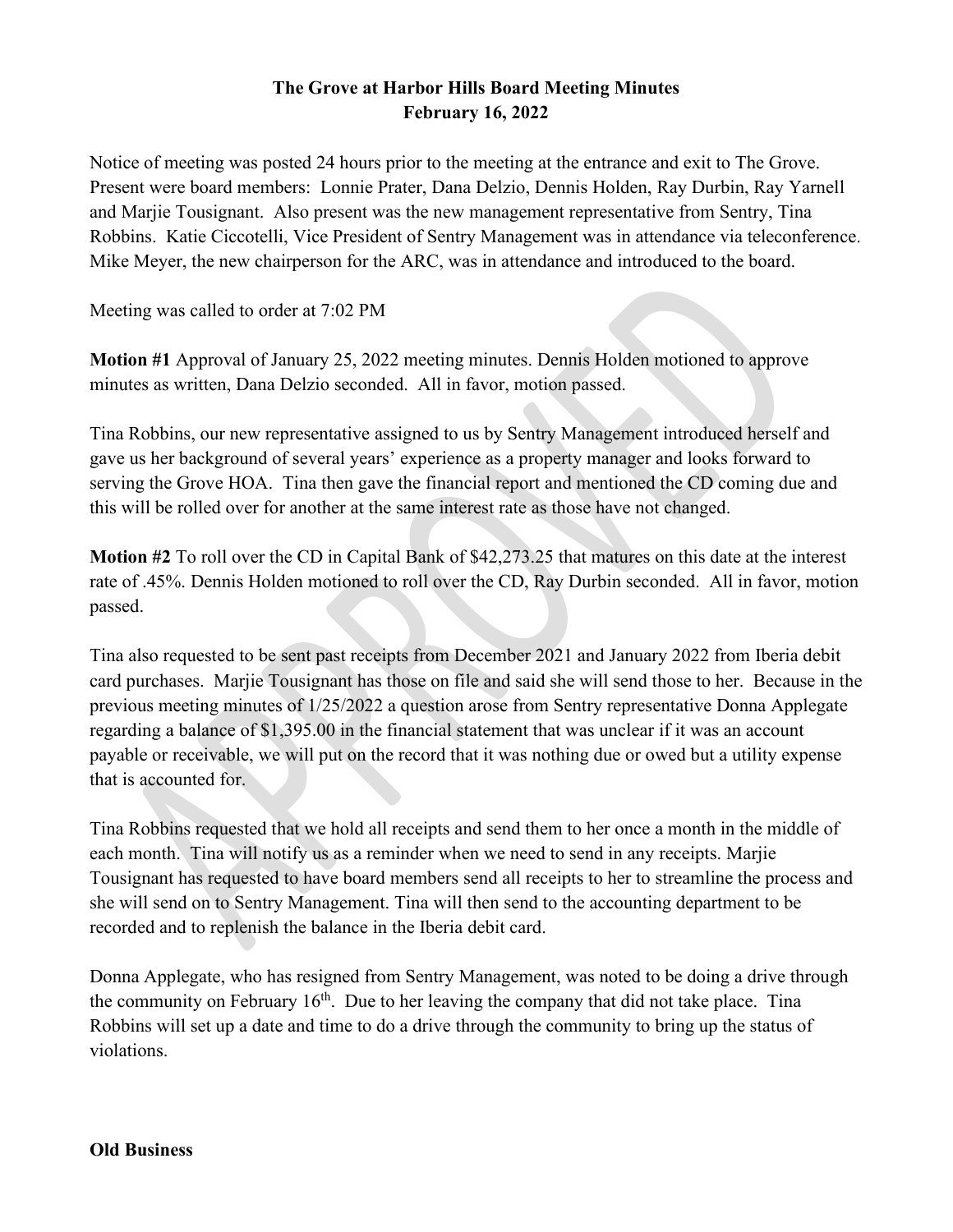Lonnie Prater received an estimate from Michael Washington regarding removal of leaves in front of resident's home using a Billy Goat to keep leaf accumulation from going into the storm drains and ending up in the retention pond. Michael quoted Lonnie as \$1,300.00 per job or pay \$2,500.00 for a month which will include the second and fourth Saturday of every month until the tree leaves stop shedding. The board will get together and vote on which option we will take.

Dennis Holden noted that Batterbee roofing returned to seal around the cupola and replaced one of the securing bolts that had been stripped when they had to move the cupola to re-shingle that section of the roof at the guard house. Dennis noted that the insulation in the ceiling at the guard house needs to be replaced. Ray Durbin and Dennis Holden have offered to take on that project.

In regards to where the project is for repairing the damaged and broken sections of curbing around The Grove, Dennis Holden noted the man he used previously he has not been able to get a hold of. Tina Robbins stated she knows some contractors who can do that and will get us some estimates for the work.

A discussion began regarding the Welcome Home sign. Ray Yarnell had presented the design to the board members via email that was provided to him by the business doing the sign, Hunter Signs in Leesburg, and there was input from the board members as to size, color, font configuration and design. Brad Riley of the sign company went ahead and made the sign and it was mounted to the front gate. After receiving several comments from residents some positive and some very negative, the board decided to take the feedback into strong consideration and it was determined that we need to do a smaller sign and in keeping with the color scheme of other signs in the black and light gold colored lettering. Ray Yarnell will return to the sign company he used to see what they come up with and Tina Robbins said she would consult a few sign companies she knows and also provide us with some options.

## **New Business**

**Motion #3** Lonnie Prater suggested we table the discussion at this time regarding our contract with Sentry Management. Ray Durbin made the motion, it was seconded and all were in favor, motion passed.

Dana Delzio has been updating the packet for the presentation for the annual meeting. The theme is "Moving Forward". Dana will set up the meeting for Zoom and will also record the meeting. Dana would also like us to do a presentation regarding The Grove Website to familiarize the functions of the website by showing them the tabs that have and all the information that is provided to residents.

Marjie Tousignant spoke regarding the new Grove Directory program designed by Anita Diamond/Korndoerfer that will be available to Grove residents only. Because the POHH no longer publishes an annual directory, we are doing one exclusive to our neighborhood. Everyone will be able to download and print a copy or just save it in a file. We will, however, print a copy for any resident who does not have the means to do so. As the directory gets updated, new PDFs will be sent out. By using this method it will save a lot of paper and printing expense for the HOA plus at no expense we distribute via email updated PDF copies as people move in and out of The Grove.